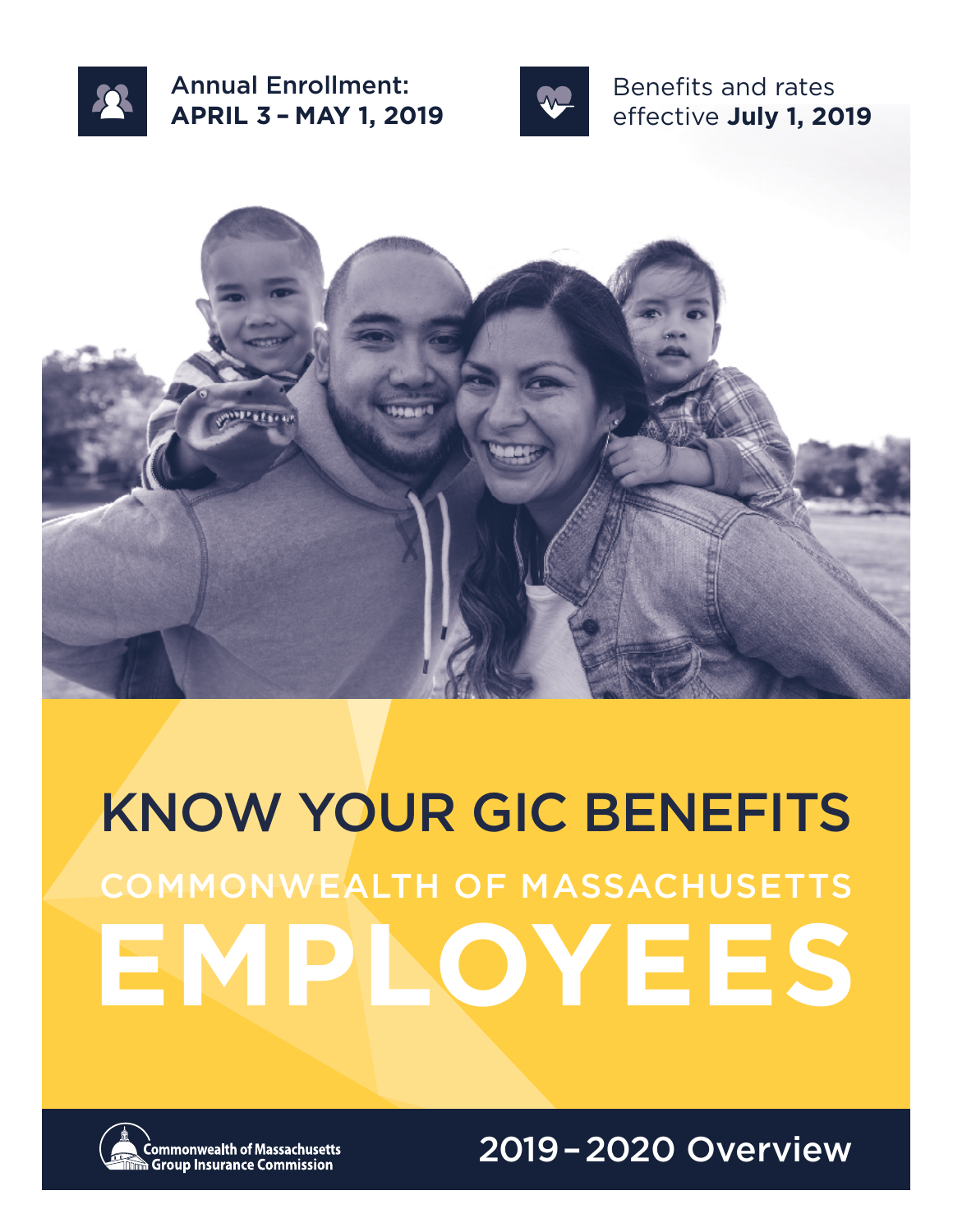**Annual Enrollment offers you the opportunity to review your benefit options and enroll in or change your coverage.**

#### $\Box$ **REVIEW THIS GUIDE TO IDENTIFY WHICH HEALTH INSURANCE PRODUCTS ARE OFFERED AND WHICH ONE IS THE BEST FOR YOU.**

**TIP:** Use the locator map on page 4 to find which products are offered in your area. Based on that, you can use the rate chart on page 5 and the "Benefits-at-a-Glance" on pages 6-7 to determine which product is right for you.

 $\Box$ **CHECK WITH YOUR HEALTH AND OTHER INSURANCE CARRIERS ABOUT ANY PRODUCT OR TIER CHANGES.** This includes questions about network coverage, providers, drug tiers, or wellness benefits. *(See page 15 for carrier contact information.)*

**ATTEND A GIC BENEFIT FAIR TO HAVE YOUR QUESTIONS ANSWERED IN PERSON.** These events provide the chance to speak with GIC staff and carrier representatives about the products and benefits available to you. For the full schedule of fair locations, dates and times, check our website here: **[bit.ly/GICBenefitFairs2019](http://bit.ly/GICBenefitFairs2019)**.

 $\Box$ **NEW HIRE?** Check our website for Employment & Eligibility: **[bit.ly/GICNewHires](http://bit.ly/GICNewHires)**.

 $\Box$ **TURNING 65?** Check our website for a video to guide you through the next steps, whether you're retiring or not: **[bit.ly/GICTurning65](http://bit.ly/GICTurning65)**.

 $\Box$ **CHECK IF YOU ARE ELIGIBLE FOR THE BUY-OUT PROGRAM.** If you have access to non-GIC health insurance through your spouse or another employer-sponsored plan, you may benefit from the Buy-Out program. Go to **[bit.ly/GICBuyOut](http://bit.ly/GICBuyOut)** to find out if you are eligible. Buy-Out forms must be mailed directly to the GIC by May 1.

 $\Box$ **MAKE SURE YOU SUBMIT ALL FORMS TO YOUR GIC COORDINATOR NO LATER THAN MAY 1, 2019.** All forms are available on the GIC website (**[bit.ly/GICForms](http://bit.ly/GICForms)**). Changes go into effect July 1, 2019.

**If you want to keep your current benefits, you do not need to complete any paperwork, as your coverage will continue automatically.**

# IMPORTANT REMINDERS

- **1. Employees can enroll in coverage for the first time at Annual Enrollment or within 60 days of a documented qualifying event.** Qualifying events include marriage, birth/adoption of a child, involuntary loss of other coverage, spouse's Annual Enrollment or return from an approved FMLA or military leave.
- **2. New hires must enroll in coverage during their first ten days of employment.**
- **3. Once you choose health care coverage, you cannot change products until the next Annual Enrollment period unless you have a qualifying event.** Even if your doctor or hospital leaves your network you must remain enrolled in your selected plan until the next Annual Enrollment, unless you have an eligible qualifying status change. You can find a list of qualifying status changes on the GIC's Annual Enrollment website at **[mass.gov/gic-annual-enrollment](http://mass.gov/gic-annual-enrollment)**.
- **4. Physician and hospital copay tiers change each July 1.** Please check with your health insurance carrier to see if your provider(s) or hospital tier has changed.
- **5. Doctors and hospitals within your network may change during the year.**  If your provider is no longer available, your health insurance carrier will help you find a new one.
- **6. When checking provider coverage and tiers, be sure to specify the health insurance product's full name, such as "Tufts Health Plan Spirit" or "Tufts Health Plan Navigator," and not just "Tufts Health Plan."** Your health insurance carrier is the best source for this information.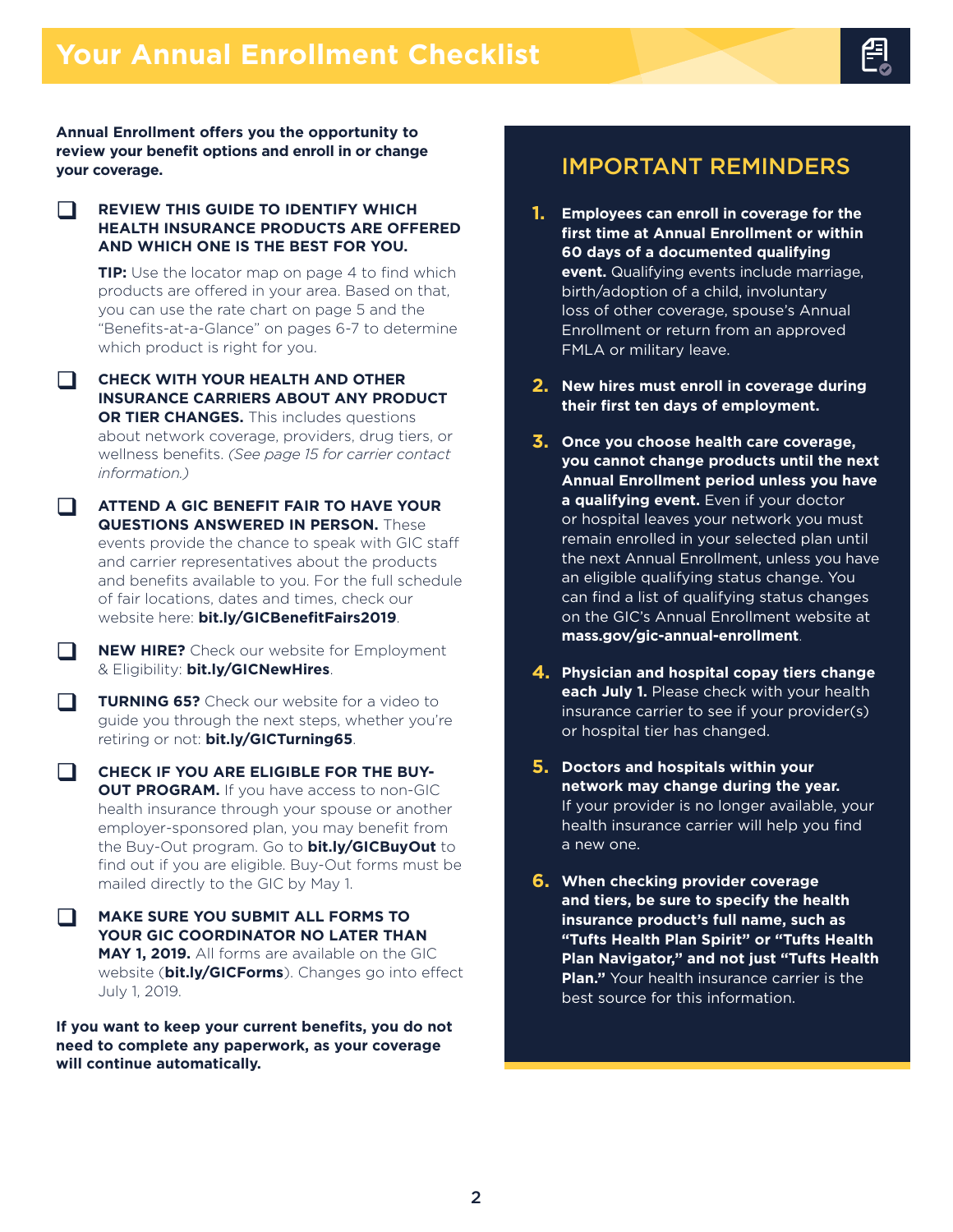# **What's New This Year**







| <b>HEALTH INSURANCE PRODUCTS</b>                                                                                                                                                                                                       | <b>PHARMACY BENEFITS</b> | <b>OTHER BENEFITS</b>                                                                        |
|----------------------------------------------------------------------------------------------------------------------------------------------------------------------------------------------------------------------------------------|--------------------------|----------------------------------------------------------------------------------------------|
| Neighborhood Health Plan Prime is<br>now called AllWays Health Partners<br><b>Complete HMO.</b>                                                                                                                                        | No changes               | If you are eligible for FSA<br>benefits, Benefit Strategies is<br>our new FSA vendor.        |
| A lower copay of \$150 for members<br>who utilize freestanding facilities for<br>eye procedures and GI endoscopies.<br>Copays for procedures at hospital<br>outpatient facilities would remain the<br>same at \$250 this fiscal year.* |                          | Read more about Benefit<br><b>Strategies and any enrollment</b><br>changes on pages 8 and 9. |
| Check with your carrier to see if your<br>provider is still in the network, or if<br>copays have changed. See page 15 for<br>carrier contact information.                                                                              |                          |                                                                                              |

\*UniCare does not have a copay for members who utilize freestanding facilities for eye procedures and endoscopies.

# **Terms to Know**

**Copay:** A fixed dollar amount (e.g., \$20) that you pay for a covered health care service, such as a visit to your doctor or a specialist.

**Deductible:** A dollar amount you need to pay each year before your product pays for covered health care services.

**Out-of-Pocket Maximum:** The maximum amount you will pay each year for certain covered services that apply toward the maximum, after which your product will begin to pay in full for these covered services.

**Coinsurance:** Your share of the costs of a covered health care service, typically calculated as a percentage of the amount allowed for the service provided.

**Out-of-Network Provider:** A medical provider which has not contracted with your insurance company for reimbursement at a negotiated rate. Some health insurance products, like HMOs, do not reimburse out-of-network providers at all, which means that you would be responsible for the full amount charged by your doctor.

**Freestanding Facility:** A facility that performs procedures that is not owned by a hospital. Visit your carrier's website for a list of freestanding facilities.





#### **THE GIC IS TAKING STEPS TO BECOME GREENER!**

**This year's Benefits Decision Guide uses less paper, but still provides the benefit information you need in a clear, easier to read format.** 

This guide costs less to print and is better for our environment. In the future, the GIC will be reducing its use of paper and move toward greater use of digital tools to communicate with our members. You can still find and download information about the GIC's benefits on our website: **[mass.gov/orgs/Group-Insurance-Commission](http://mass.gov/orgs/Group-Insurance-Commission)**.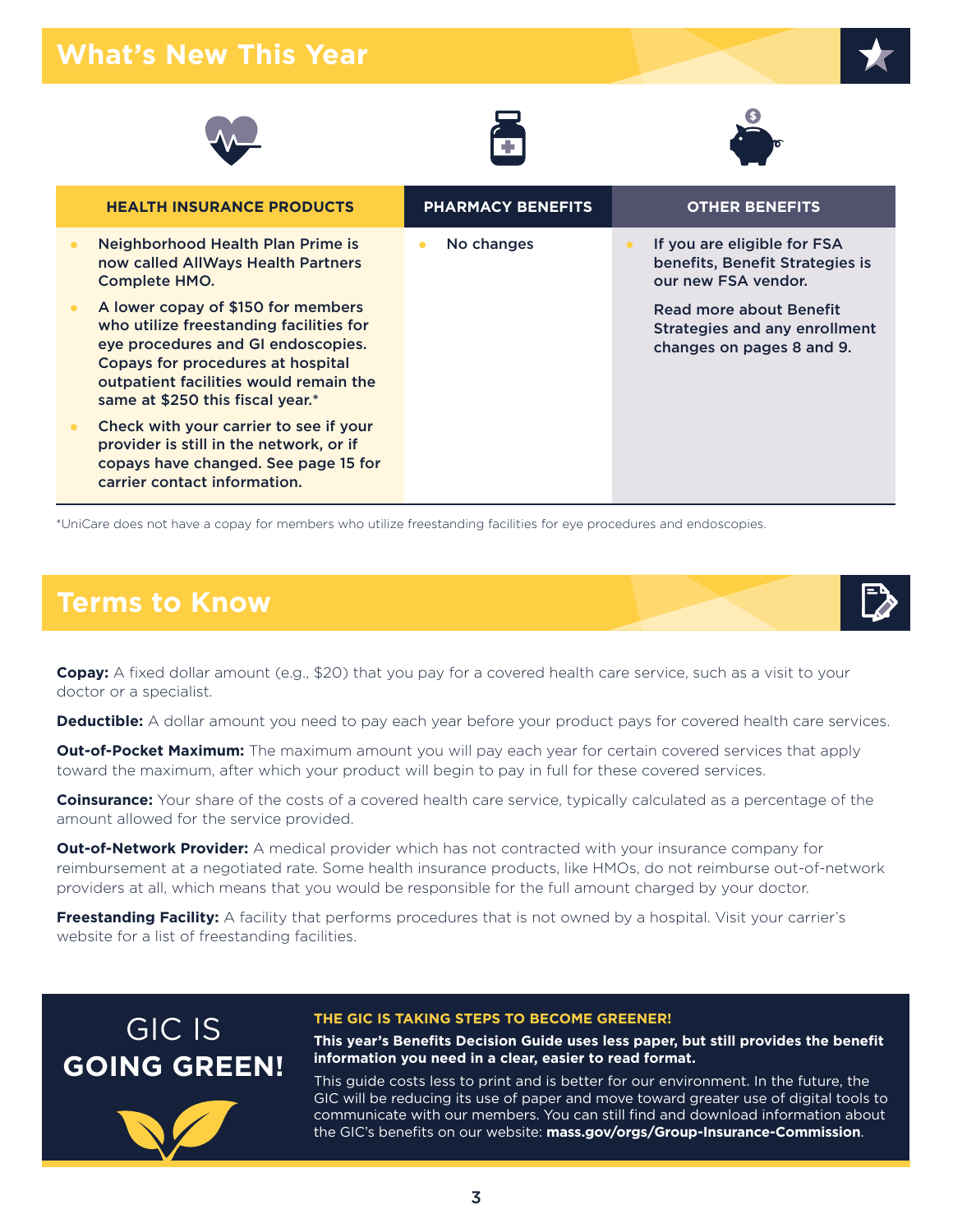# **Where Do You Live?**

## Where You Live Determines Which Health Insurance Product You May Enroll In.



## Is the Health Product Available Where You Live?

#### BARNSTABLE

Independence, AllWays Complete, Navigator, Spirit, Basic, Community Choice, PLUS

#### BERKSHIRE

<span id="page-3-1"></span>Select, Independence, Primary Choice, HNE, Navigator, Spiri[t\\*,](#page-3-0) Basic, Community Choice, PLUS

#### **BRISTOL**

Direct, Select, Independence, Primary Choice, AllWays Complete, Navigator, Spirit, Basic, Community Choice, PLUS

#### **DUKES**

Independence, AllWays Complete, Navigator, Basic, PLUS

#### ESSEX

Direct, Select, Independence, Primary Choice, AllWays Complete, Navigator, Spirit, Basic, Community Choice, PLUS

#### FRANKLIN

Select, Independence, Primary Choice, HNE, Navigator, Spirit, Basic, Community Choice, PLUS

#### **HAMPDEN**

Direc[t\\*,](#page-3-0) Select, Independence, Primary Choice, HNE, Navigator, Spirit, Basic, Community Choice, PLUS

#### HAMPSHIRE

Direc[t\\*,](#page-3-0) Select, Independence, Primary Choice, HNE, Navigator, Spiri[t\\*,](#page-3-0) Basic, PLUS, Community Choice

#### MIDDLESEX

Direct, Select, Independence, Primary Choice, AllWays Complete, Navigator, Spirit, Basic, Community Choice, PLUS

#### **NANTUCKET**

Independence, AllWays Complete, Navigator, Basic, PLUS

#### NORFOLK

Direct, Select, Independence, Primary Choice, AllWays Complete, Navigator, Spirit, Basic, Community Choice, PLUS

#### PLYMOUTH

Direct, Select, Independence, Primary Choice, AllWays Complete, Navigator, Spirit, Basic, Community Choice, PLUS

#### SUFFOLK

Direct, Select, Independence, Primary Choice, AllWays Complete, Navigator, Spirit, Basic, Community Choice, PLUS

#### **WORCESTER**

Direct, Select, Independence, Primary Choice, HNE, AllWays Complete, Navigator, Spirit, Basic, Community Choice, PLUS

**The UniCare State Indemnity Plan/Basic is the only health insurance product offered by the GIC that is available throughout the United States and outside of the country.**

The **bold** text is a shortened version of the full product name. These names are used to indicate which product is available in each county.

**DIRECT** – Fallon Health Direct Care

**SELECT** – Fallon Health Select Care

**INDEPENDENCE** – Harvard Pilgrim Independence

**PRIMARY CHOICE** – Harvard Pilgrim Primary Choice

**HNE** – Health New England

**ALLWAYS COMPLETE** – AllWays Health Partners Complete HMO

**NAVIGATOR** – Tufts Health Plan Navigator

**SPIRIT** – Tufts Health Plan Spirit

**BASIC** – UniCare State Indemnity Plan/Basic

**COMMUNITY CHOICE** – UniCare State Indemnity Plan/Community **Choice** 

**PLUS** – UniCare State Indemnity

#### **Outside Massachusetts:**

**CONNECTICUT** Independence, HNE[\\*,](#page-3-0) Navigato[r\\*,](#page-3-0) Basic, PLUS[\\*](#page-3-0)

#### MAINE

Independence, Navigator\*, Basic, PLUS

#### NEW HAMPSHIRE

Selec[t\\*,](#page-3-0) Independence, Navigator[\\*](#page-3-0), Basic, PLUS

NEW YORK Independence[\\*](#page-3-0), Navigator[\\*,](#page-3-0) Basic

#### RHODE ISLAND

Independence, Navigator, Basic, PLUS

#### VERMONT

Independence[\\*](#page-3-0), Navigator[\\*,](#page-3-0) Basic, PLUS

<span id="page-3-0"></span>[\\*](#page-3-1)Not every city and town is covered in this county or state; contact the health insurance carrier to find out if you live in the service area. The product also has a limited network of providers in this county or state; contact the health insurance carrier to find out which doctors and hospitals participate.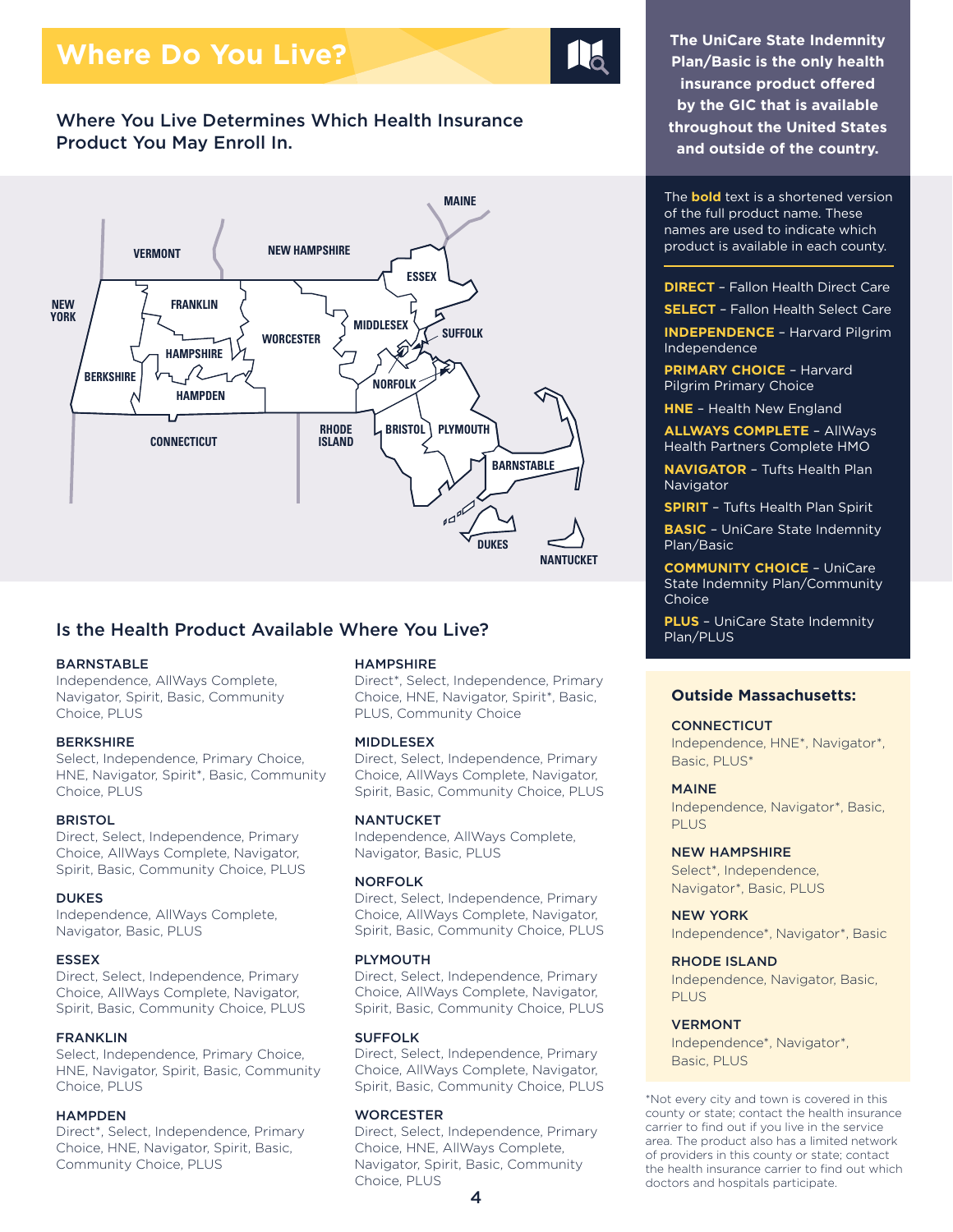

<span id="page-4-1"></span>

|                                                                                |                                   | Monthly GIC Product Rates Effective July 1, 2019 |                              |                                                                         |                              |  |  |
|--------------------------------------------------------------------------------|-----------------------------------|--------------------------------------------------|------------------------------|-------------------------------------------------------------------------|------------------------------|--|--|
|                                                                                |                                   | <b>FOR EMPLOYEES</b><br><b>JULY 1, 2003</b>      | <b>HIRED BEFORE</b>          | <b>FOR EMPLOYEES</b><br><b>HIRED ON OR AFTER</b><br><b>JULY 1, 2003</b> |                              |  |  |
|                                                                                |                                   |                                                  | 20%                          | 25%                                                                     |                              |  |  |
|                                                                                |                                   |                                                  | <b>EMPLOYEE PAYS MONTHLY</b> |                                                                         | <b>EMPLOYEE PAYS MONTHLY</b> |  |  |
| <b>BASIC LIFE INSURANCE ONLY - \$5,000 Coverage</b>                            |                                   | \$1.30                                           |                              | \$1.63                                                                  |                              |  |  |
| <b>HEALTH INSURANCE PRODUCTS</b><br>(Premium includes Basic Life<br>Insurance) | <b>PRODUCT</b><br><b>CATEGORY</b> | <b>INDIVIDUAL</b>                                | <b>FAMILY</b>                | <b>INDIVIDUAL</b>                                                       | <b>FAMILY</b>                |  |  |
| UniCare State Indemnity Plan/<br>Basic with CIC <sup>*</sup> (Comprehensive)   | <b>National</b>                   | \$258.87                                         | \$574.53                     | \$310.74                                                                | \$688.92                     |  |  |
| UniCare State Indemnity Plan/<br><b>Basic without CIC</b>                      | <b>Network</b>                    | \$207.49                                         | \$457.54                     | \$259.36                                                                | \$571.93                     |  |  |
| UniCare State Indemnity Plan/<br><b>PLUS</b>                                   |                                   | \$140.03                                         | \$331.07                     | \$175.05                                                                | \$413.84                     |  |  |
| <b>Tufts Health Plan Navigator</b>                                             | <b>Broad</b>                      | \$150.33                                         | \$364.44                     | \$187.92                                                                | \$455.56                     |  |  |
| <b>Fallon Health Select Care</b>                                               | <b>Network</b>                    | \$163.09                                         | \$394.30                     | \$203.87                                                                | \$492.88                     |  |  |
| <b>Harvard Pilgrim</b><br><b>Independence Plan</b>                             |                                   | \$178.61                                         | \$434.08                     | \$223.27                                                                | \$542.61                     |  |  |
| <b>Health New England</b>                                                      |                                   | \$115.06                                         | \$271.66                     | \$143.84                                                                | \$339.58                     |  |  |
| <b>AllWays Health Partners</b><br><b>Complete HMO</b>                          | Regional<br><b>Network</b>        | \$130.23                                         | \$335.67                     | \$162.80                                                                | \$419.59                     |  |  |
| UniCare State Indemnity Plan/<br><b>Community Choice</b>                       |                                   | \$104.44                                         | \$255.80                     | \$130.56                                                                | \$319.76                     |  |  |
| <b>Tufts Health Plan Spirit</b>                                                | Limited                           | \$114.09                                         | \$272.14                     | \$142.62                                                                | \$340.18                     |  |  |
| <b>Fallon Health Direct Care</b>                                               | <b>Network</b>                    | \$121.02                                         | \$303.09                     | \$151.28                                                                | \$378.87                     |  |  |
| <b>Harvard Pilgrim Primary</b><br><b>Choice Plan</b>                           |                                   | \$130.01                                         | \$329.45                     | \$162.52                                                                | \$411.82                     |  |  |

<span id="page-4-0"></span>[\\*](#page-4-1) CIC is an enrollee-pay-all benefit.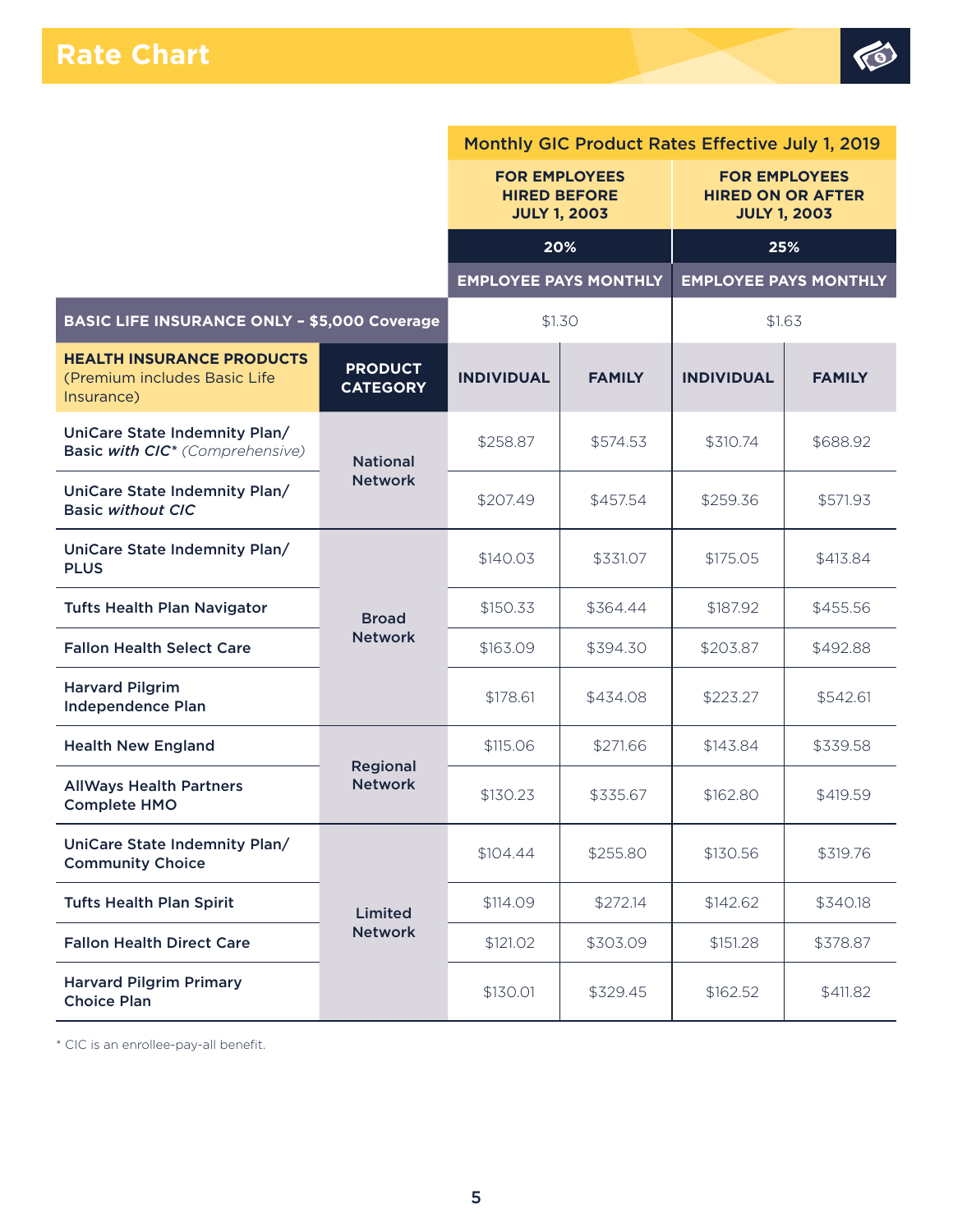# **Benefits-at-a-Glance**



|                                                                                                        | <b>NATIONAL NETWORK</b>                                                                    | <b>BROAD NETWORK</b>                                                                                                      |                                                                      |                                                                                 |                                                                        |
|--------------------------------------------------------------------------------------------------------|--------------------------------------------------------------------------------------------|---------------------------------------------------------------------------------------------------------------------------|----------------------------------------------------------------------|---------------------------------------------------------------------------------|------------------------------------------------------------------------|
| <b>HEALTH</b><br><b>INSURANCE</b><br><b>PRODUCTS</b>                                                   | <b>UNICARE STATE</b><br><b>INDEMNITY PLAN/</b><br><b>BASIC with CIC</b><br>(Comprehensive) | <b>UNICARE STATE</b><br><b>INDEMNITY</b><br><b>PLAN/PLUS</b>                                                              | <b>TUFTS</b><br><b>HEALTH PLAN</b><br><b>NAVIGATOR</b>               | <b>FALLON</b><br><b>HEALTH</b><br><b>SELECT CARE</b>                            | <b>HARVARD</b><br><b>PILGRIM</b><br><b>INDEPENDENCE</b><br><b>PLAN</b> |
| <b>PRODUCT TYPE</b>                                                                                    | <b>INDEMNITY</b>                                                                           | <b>PPO-TYPE</b>                                                                                                           | <b>POS</b>                                                           | <b>HMO</b>                                                                      | <b>POS</b>                                                             |
| <b>PCP Designation</b><br><b>Required?</b>                                                             | <b>No</b>                                                                                  | <b>No</b>                                                                                                                 | Yes                                                                  | Yes                                                                             | <b>Yes</b>                                                             |
| <b>PCP Referral to</b><br><b>Specialist Required?</b>                                                  | <b>No</b>                                                                                  | <b>No</b>                                                                                                                 | <b>Yes</b>                                                           | Yes                                                                             | <b>Yes</b>                                                             |
| Out-of-pocket<br><b>Maximum</b><br>Individual coverage<br>Family coverage                              | \$5,000<br>\$10,000                                                                        | \$5,000<br>\$10,000                                                                                                       | \$5,000<br>\$10,000                                                  | \$5,000<br>\$10,000                                                             | \$5,000<br>\$10,000                                                    |
| <b>Fiscal Year Deductible</b><br>Individual / Family                                                   | \$500 / \$1,000                                                                            | \$500 / \$1,000                                                                                                           | \$500 / \$1,000                                                      | \$500 / \$1,000                                                                 | \$500 / \$1,000                                                        |
| <b>Primary Care Provider</b><br><b>Office Visit</b>                                                    | \$20 / visit                                                                               | \$15 / visit for Cent-<br>ered Care PCPs; \$20 /<br>visit for other PCPs                                                  | Tier 1: \$10 / visit<br>Tier 2: \$20 / visit<br>Tier 3: \$40 / visit | \$20 / visit                                                                    | Tier 1: \$10 / visit<br>Tier 2: \$20 / visit<br>Tier 3: \$40 / visit   |
| <b>Preventive Services</b>                                                                             | Most covered at<br>$100\%$ - no copay                                                      | Most covered at<br>100% - no copay                                                                                        | Most covered at<br>100% - no copay                                   | Most covered at<br>100% - no copay                                              | Most covered at<br>100% - no copay                                     |
| <b>Specialist Physician</b><br><b>Office Visit</b><br>Tier $1/$ Tier $2/$ Tier 3                       | \$30 / \$60 / \$60<br>/ visit                                                              | \$30 / \$60 / \$75<br>/ visit                                                                                             | \$30 / \$60 / \$75<br>/ visit                                        | \$30 / \$60 / \$75<br>/ visit                                                   | \$30 / \$60 / \$75<br>/ visit                                          |
| <b>Retail Clinic and</b><br><b>Urgent Care Center</b>                                                  | \$20 / vist                                                                                | \$20 / vist                                                                                                               | \$20 / vist                                                          | \$20 / vist                                                                     | \$10 retail clinic /<br>\$20 urgent care                               |
| <b>Outpatient Behavioral</b><br><b>Health/Substance Use</b><br><b>Disorder Care</b>                    | \$20 / visit                                                                               | \$20 / vist                                                                                                               | \$10 / vist                                                          | \$20 / visit                                                                    | \$10 / vist                                                            |
| <b>Emergency Room Care</b>                                                                             | \$100 / vist<br>(waived if admitted)                                                       | \$100 / visit<br>(waived if admitted)                                                                                     | \$100 / visit                                                        | \$100 / visit<br>(waived if admitted) (waived if admitted) (waived if admitted) | \$100 / visit                                                          |
| <b>Inpatient Hospital</b><br><b>Care - Medical</b>                                                     |                                                                                            | Maximum one copay per person per calendar year quarter.<br>Waived if readmitted within 30 days in the same calendar year. |                                                                      |                                                                                 |                                                                        |
| Tier 1<br>Tier 2<br>Tier 3                                                                             | \$275 / admission<br>with no tiering                                                       | \$275 / admission<br>\$500 / admission<br>\$1,500 / admission                                                             | \$275 / admission<br>\$500 / admission<br>$$1,500 /$ admission       | \$275 / admission<br>\$500 / admission<br>\$1,500 / admission                   | \$275 / admission<br>\$500 / admission<br>\$1,500 / admission          |
| <b>Outpatient Surgery</b>                                                                              |                                                                                            |                                                                                                                           |                                                                      |                                                                                 |                                                                        |
| Eye & GI procedures at<br>freestanding facilities<br>in Massachusetts                                  | \$0                                                                                        | \$0                                                                                                                       | \$150                                                                | \$150                                                                           | \$150                                                                  |
| All other in<br><b>Massachusetts</b>                                                                   | \$250                                                                                      | \$110 / \$110 / \$250                                                                                                     | \$250                                                                | \$250                                                                           | \$250                                                                  |
| <b>High-Tech Imaging</b>                                                                               |                                                                                            | Maximum one copay per day. Contact the carrier for details.                                                               |                                                                      |                                                                                 |                                                                        |
| (e.g., MRI, CT & PET scans)                                                                            | \$100 / scan                                                                               | \$100 / scan                                                                                                              | \$100 / scan                                                         | \$100 / scan                                                                    | \$100 / scan                                                           |
| <b>Prescription Drugs</b>                                                                              |                                                                                            | Prescription Drug Deductible: \$100 Individual / \$200 Family                                                             |                                                                      |                                                                                 |                                                                        |
| <b>Retail</b><br>(up to a 30-day supply)<br>Tier $1/$ Tier $2/$ Tier 3                                 | \$10 / \$30 / \$65                                                                         | \$10 / \$30 / \$65                                                                                                        | \$10 / \$30 / \$65                                                   | \$10 / \$30 / \$65                                                              | \$10 / \$30 / \$65                                                     |
| <b>Mail Order</b><br><b>Maintenance Drugs</b><br>(up to a 90-day supply)<br>Tier $1/$ Tier $2/$ Tier 3 | \$25 / \$75 / \$165                                                                        | \$25 / \$75 / \$165                                                                                                       | \$25 / \$75 / \$165                                                  | \$25 / \$75 / \$165                                                             | \$25 / \$75 / \$165                                                    |

Copays and deductibles that appear in bold in this chart have changed effective July 1, 2019.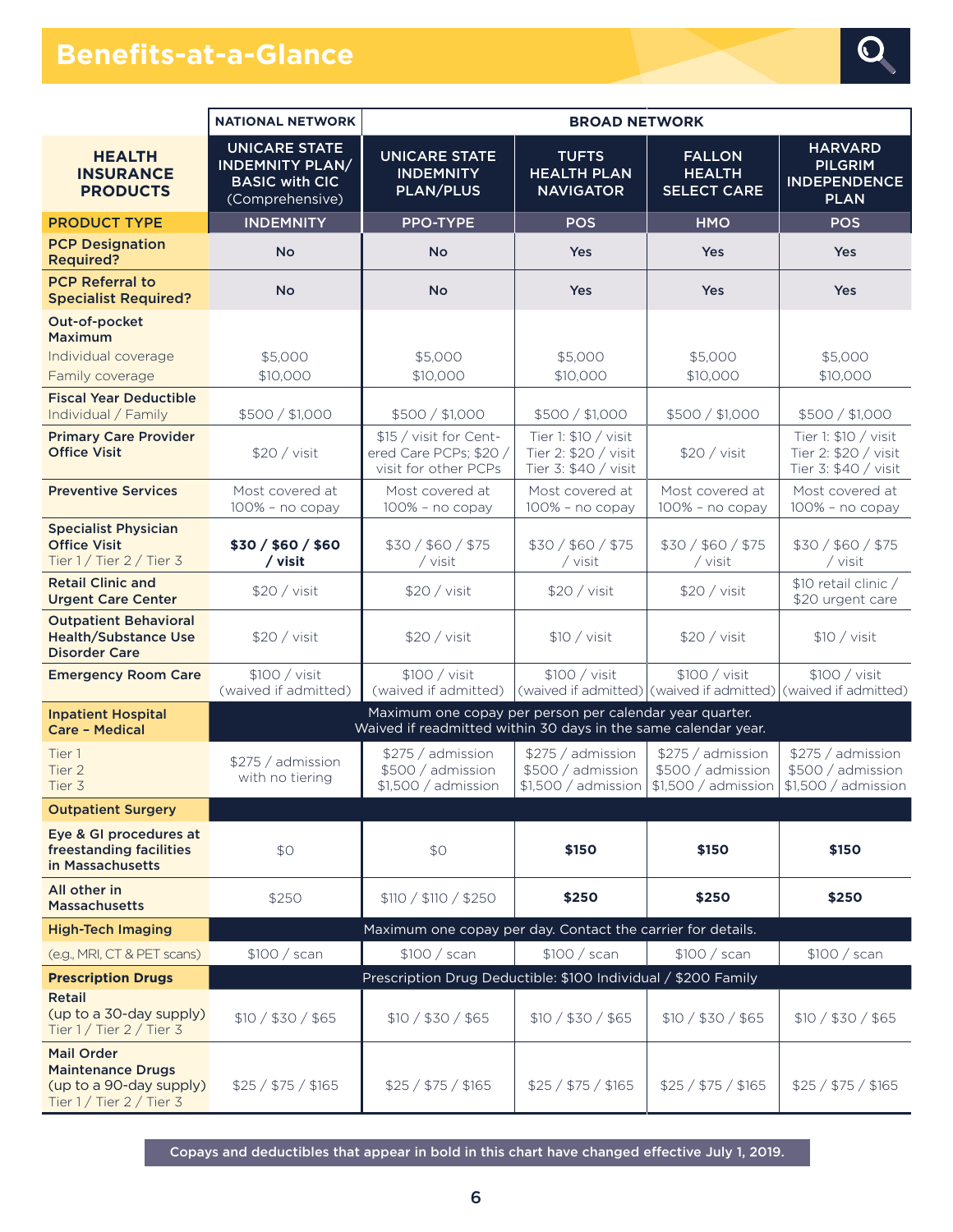# **Benefits-at-a-Glance**



| <b>REGIONAL NETWORK</b>               |                                                                           | <b>LIMITED NETWORK</b>                                                                                                    |                                                     |                                                            |                                                                          |  |
|---------------------------------------|---------------------------------------------------------------------------|---------------------------------------------------------------------------------------------------------------------------|-----------------------------------------------------|------------------------------------------------------------|--------------------------------------------------------------------------|--|
| <b>HEALTH NEW</b><br><b>ENGLAND</b>   | <b>ALLWAYS</b><br><b>HEALTH</b><br><b>PARTNERS</b><br><b>COMPLETE HMO</b> | <b>UNICARE STATE</b><br><b>INDEMNITY PLAN/</b><br><b>COMMUNITY</b><br><b>CHOICE</b>                                       | <b>TUFTS HEALTH</b><br><b>PLAN SPIRIT</b>           | <b>FALLON HEALTH</b><br><b>DIRECT CARE</b>                 | <b>HARVARD</b><br><b>PILGRIM</b><br><b>PRIMARY</b><br><b>CHOICE PLAN</b> |  |
| <b>HMO</b>                            | <b>HMO</b>                                                                | <b>PPO-TYPE</b>                                                                                                           | EPO (HMO-TYPE)                                      | <b>HMO</b>                                                 | <b>HMO</b>                                                               |  |
| Yes                                   | <b>Yes</b>                                                                | <b>No</b>                                                                                                                 | <b>No</b>                                           | Yes                                                        | <b>Yes</b>                                                               |  |
| <b>No</b>                             | <b>Yes</b>                                                                | <b>No</b>                                                                                                                 | <b>No</b>                                           | Yes                                                        | <b>Yes</b>                                                               |  |
|                                       |                                                                           |                                                                                                                           |                                                     |                                                            |                                                                          |  |
| \$5,000<br>\$10,000                   | \$5,000<br>\$10,000                                                       | \$5,000<br>\$10,000                                                                                                       | \$5,000<br>\$10,000                                 | \$5,000<br>\$10,000                                        | \$5,000<br>\$10,000                                                      |  |
| \$400 / \$800                         | \$500 / \$1,000                                                           | \$400/\$800                                                                                                               | \$400/\$800                                         | \$400/\$800                                                | \$400/\$800                                                              |  |
| \$20 / vist                           | \$20 / visit                                                              | \$15 / visit for Cent-<br>ered Care PCPs; \$20 /<br>visit for other PCPs                                                  | \$20 / visit                                        | \$15 / visit                                               | \$20 / visit                                                             |  |
| Most covered at<br>$100\%$ - no copay | Most covered at<br>$100\%$ - no copay                                     | Most covered at<br>$100\%$ - no copay                                                                                     | Most covered at<br>$100\%$ - no copay               | Most covered at<br>$100\%$ - no copay                      | Most covered at<br>$100\%$ - no copay                                    |  |
| \$30 / \$60 / visit<br>(No Tier 3)    | \$30 / \$60 / visit<br>(No Tier 3)                                        | \$30 / \$60 / \$75<br>/ visit                                                                                             | \$30 / \$60 / \$75<br>/ visit                       | \$30 / \$60 / \$75*<br>/ visit                             | \$30 / \$60 / visit<br>(No Tier 3)                                       |  |
| \$20 / visit                          | \$20 / visit                                                              | \$20 / vist                                                                                                               | \$20 / vist                                         | \$15 / vist                                                | \$20 / vist                                                              |  |
| \$20 / visit                          | \$20 / visit                                                              | \$20 / visit                                                                                                              | \$20 / vist                                         | \$15 / visit                                               | \$20 / visit                                                             |  |
| \$100 / visit<br>(waived if admitted) | \$100 / visit<br>(waived if admitted)                                     | \$100 / visit<br>(waived if admitted)                                                                                     | \$100 / visit                                       | \$100 / visit<br>(waived if admitted) (waived if admitted) | \$100 / visit<br>(waived if admitted)                                    |  |
|                                       |                                                                           | Maximum one copay per person per calendar year quarter.<br>Waived if readmitted within 30 days in the same calendar year. |                                                     |                                                            |                                                                          |  |
| \$275 / admission<br>with no tiering  | \$275 / admission<br>with no tiering                                      | \$275 / admission<br>with no tiering                                                                                      | \$275 / admission<br>\$500 / admission<br>No Tier 3 | \$275 / admission<br>with no tiering                       | \$275 / admission<br>\$500 / admission<br>No Tier 3                      |  |
|                                       |                                                                           |                                                                                                                           |                                                     |                                                            |                                                                          |  |
| <b>\$150</b>                          | \$150                                                                     | \$0                                                                                                                       | \$150                                               | \$150                                                      | \$150                                                                    |  |
| \$250                                 | \$250                                                                     | \$110                                                                                                                     | \$250                                               | \$250                                                      | \$250                                                                    |  |
|                                       |                                                                           | Maximum one copay per day. Contact the carrier for details.                                                               |                                                     |                                                            |                                                                          |  |
| \$100 / scan                          | \$100 / scan                                                              | \$100 / scan<br>Prescription Drug Deductible: \$100 Individual / \$200 Family                                             | \$100 / scan                                        | \$100 / scan                                               | \$100 / scan                                                             |  |
| \$10 / \$30 / \$65                    | \$10 / \$30 / \$65                                                        | \$10 / \$30 / \$65                                                                                                        | \$10 / \$30 / \$65                                  | \$10 / \$30 / \$65                                         | \$10 / \$30 / \$65                                                       |  |
| \$25 / \$75 / \$165                   | \$25 / \$75 / \$165                                                       | \$25 / \$75 / \$165                                                                                                       | \$25 / \$75 / \$165                                 | \$25 / \$75 / \$165                                        | \$25 / \$75 / \$165                                                      |  |

\*Peace of Mind Program

Out-of-pocket maximums apply to medical and behavioral health benefits across all health insurance products. Prescription drug (Rx) benefits are included in the out-of-pocket maximums for all health insurance carriers.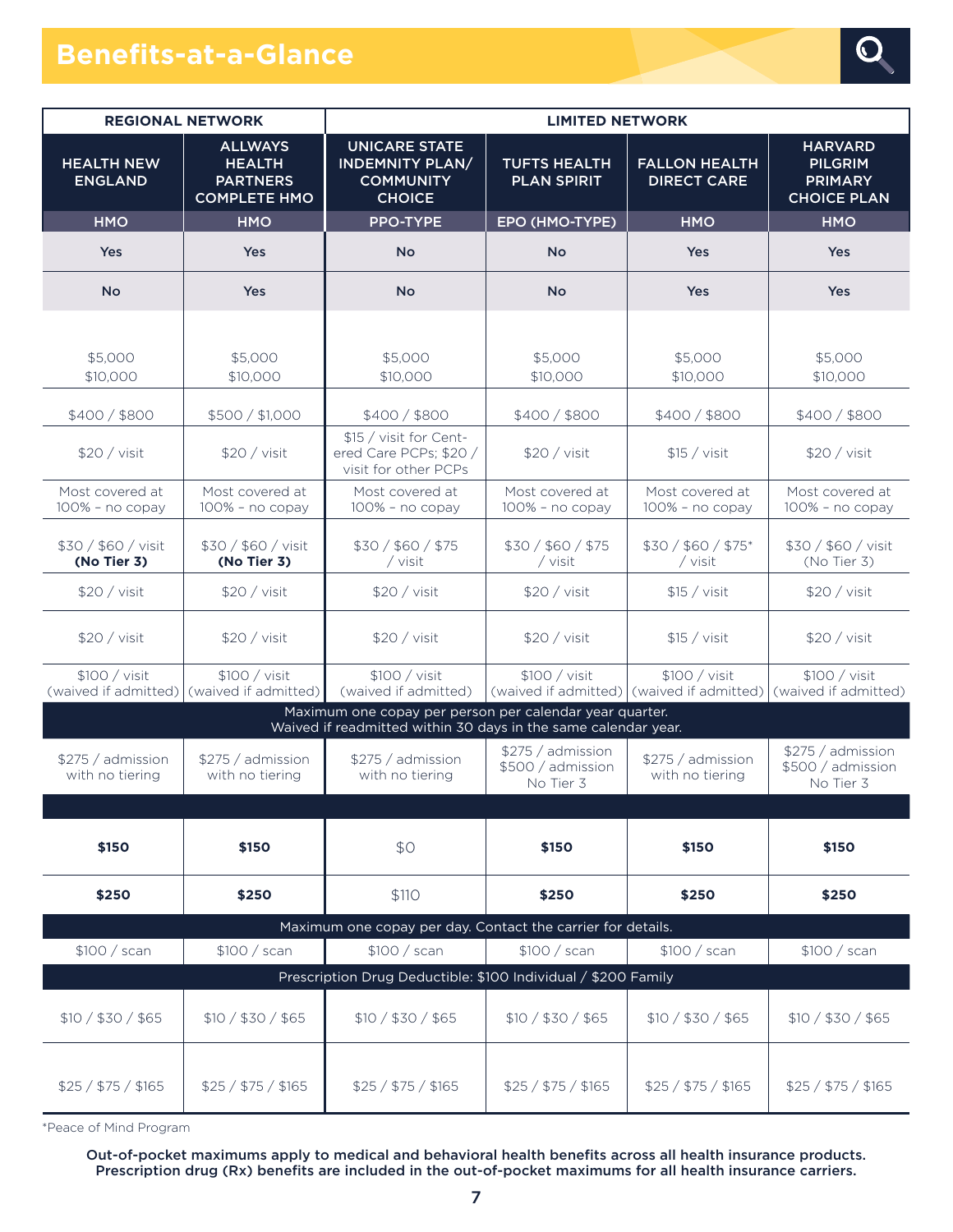## Do any of these circumstances apply to you?

- Marriage or remarriage  $\bullet$
- Legal separation  $\bullet$
- Divorce  $\bullet$
- Address change  $\bullet$
- Birth or adoption of a child  $\bullet$
- Legal guardianship of a child  $\bullet$
- Remarriage of a former spouse  $\bullet$

### Questions?



**1.617.727.2310, TDD/TTY 711**

**[mass.gov/service-details/gic-qualifying](http://mass.gov/service-details/gic-qualifying-life-events-and-your-options)life-events-and-your-options**

- Dependent age 19 to 26 who is no longer a full-time student  $\bullet$
- Dependent other than full-time student who has moved out of your health plan's service area  $\bullet$
- Death of a covered spouse, dependent or beneficiary  $\bullet$
- Life insurance beneficiary change  $\bullet$
- You have GIC COBRA coverage and become eligible for other coverage  $\bullet$

**If any of the above circumstances applies to you, you must notify the GIC within 60 days of your family status changes. Failure to do so can result in financial liability to you.**

benefit strategies

# **Flexible Spending Accounts (FSAs)**

## **Benefit Strategies is the new administrator for the GIC's Flexible Spending Account (FSA) benefit!**

As of July 1, 2019, all claims must be filed with Benefit Strategies, including claims from the 2019 plan year.

## What is a Flexible Spending Account (FSA)?

An FSA is an account that allows you to set aside pre-tax money to help you pay for certain life expenses. These accounts reduce your federal and state tax liabilities and increase your available income. The GIC offers two types of FSAs, administered by Benefit Strategies: Health Care Spending Account (HCSA) and Dependent Care Assistance Program (DCAP). You can use these FSAs to help pay for qualified health care and dependent care expenses.

#### Examples of qualified HCSA expenses:

- Physician office visits  $\bullet$
- Prescription drug copayments  $\bullet$
- Medical deductibles and co-insurance  $\bullet$

#### Examples of qualified DCAP expenses:

- Daycare payments  $\bullet$
- Certain before/after school care  $\bullet$
- Certain summer camps  $\bullet$

**Learn more about the HSCA and DCAP, view other qualified expenses, and/or enroll in your FSA benefits by visiting benstrat.com/gic-fsa.**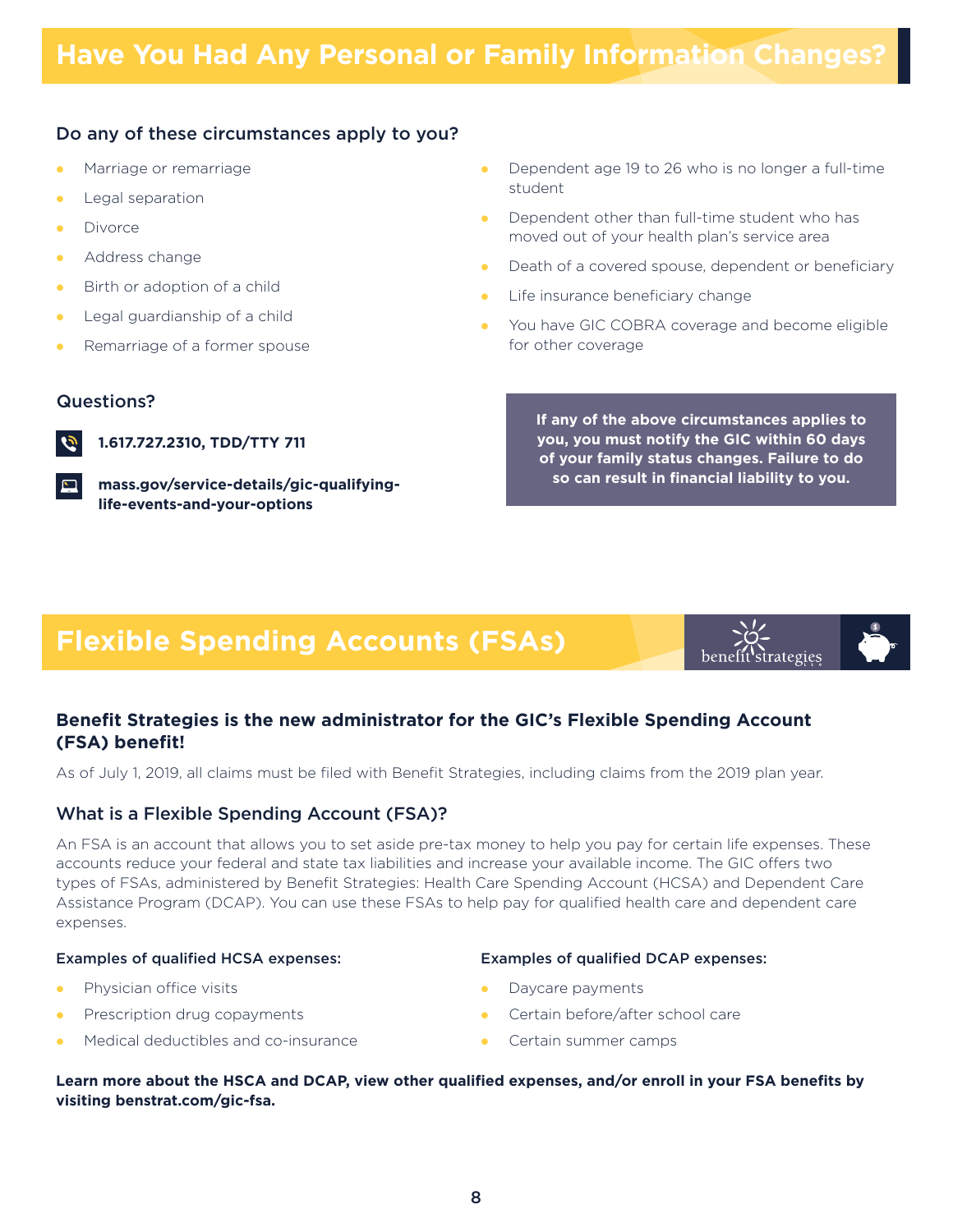## How will an FSA help me save on taxes?

An FSA allows you to set aside money from each paycheck for eligible expenses before your taxes are taken from your paycheck. This means there is less income to tax each month. Also, you are not taxed when you file a claim and are reimbursed!

#### For example:

| <b>BREAKDOWN OF</b><br><b>PAYCHECK &amp; DEDUCTIONS</b> | <b>NOT PARTICIPATING</b><br>IN HCSA OR DCAP PLAN | <b>PARTICIPATING IN</b><br><b>HCSA OR DCAP PLAN</b> |
|---------------------------------------------------------|--------------------------------------------------|-----------------------------------------------------|
| <b>Gross Yearly Pay</b>                                 | \$30,000                                         | \$30,000                                            |
| <b>HCSA Annual Contribution (Pre-Tax)</b>               | \$0                                              | (\$2,000)                                           |
| <b>DCAP Annual Contribution (Pre-Tax)</b>               | \$0                                              | (\$4,000)                                           |
| Taxable Income                                          | \$30,000                                         | \$24,000                                            |
| Sample Tax Withholdings of 30%                          | $($ \$9,000)                                     | (\$7,200)                                           |
| <b>Yearly Health Care Expenses</b>                      | (\$2,000 post-tax)                               | \$2,000 (Claims reimbursed)                         |
| <b>Yearly Daycare Expenses</b>                          | (\$4,000 post-tax)                               | \$4,000 (Claims reimbursed)                         |
| Net Available Income                                    | \$15,000                                         | \$16,800                                            |

## Who is eligible and when do I enroll?

Active state employees who are eligible for GIC benefits may participate in the HCSA and/or DCAP programs.

#### **FSA Enrollment for the 2020 Plan Year: April 3 – May 1, 2019**

During the GIC's spring 2019 Annual Enrollment period, state employees can enroll in FSA benefits for the Plan Year of July 1, 2019 – June 30, 2020. **These plans require that participants re-enroll each year.**

**New State Employees and Change in Status:** New state employees and employees who have a qualifying status change during the year may enroll for partial-year benefits. For HCSA, new hire benefits begin at the same time as other GIC benefits. For DCAP, coverage begins on the first day of employment.  $\bullet$ 

## What else do I need to know?

It is important to note, the IRS has a strict "use-it-or-lose it" rule, which means that money left in a pre-tax account at the end of a plan year is forfeited, so consider your election carefully.

- **2½-Month Grace Period:** If you still have money left in your FSA at the end of the plan year, you have an additional 2½ months to incur claims. For the 2020 fiscal year, you have until September 15, 2020 to incur claims and until October 15, 2020 to submit them.  $\bullet$
- **Administrative Fee:** For the 2020 Plan Year, there is a flat \$2.00 administrative fee, per month, per participant, whether you enroll in one or both plans.  $\bullet$

| KEY FSA DATES   Open Enrollment: April 3 - May 1, 2019        |  |                                                               |  |
|---------------------------------------------------------------|--|---------------------------------------------------------------|--|
| 2019 Plan Year                                                |  | 2020 Plan Year                                                |  |
| <b>Plan Year:</b> July 1, 2018 - June 30, 2019                |  | <b>Plan Year:</b> July 1, 2019 - June 30, 2020                |  |
| 21/2 month Grace Period: July 1, 2019 -<br>September 15, 2019 |  | 21/2 month Grace Period: July 1, 2020 -<br>September 15, 2020 |  |
| <b>Claim filing deadline: October 15, 2019</b>                |  | <b>Claim filing deadline: October 15, 2020</b>                |  |

## Questions?

Contact Benefit Strategies for more information and see the Participant Handbook for additional Plan Rules (found on Benefit Strategies website).



**Toll Free: 1.877.FlexGIC (1.877.353.9442) [benstrat.com/gic-fsa](http://benstrat.com/gic-fsa)**

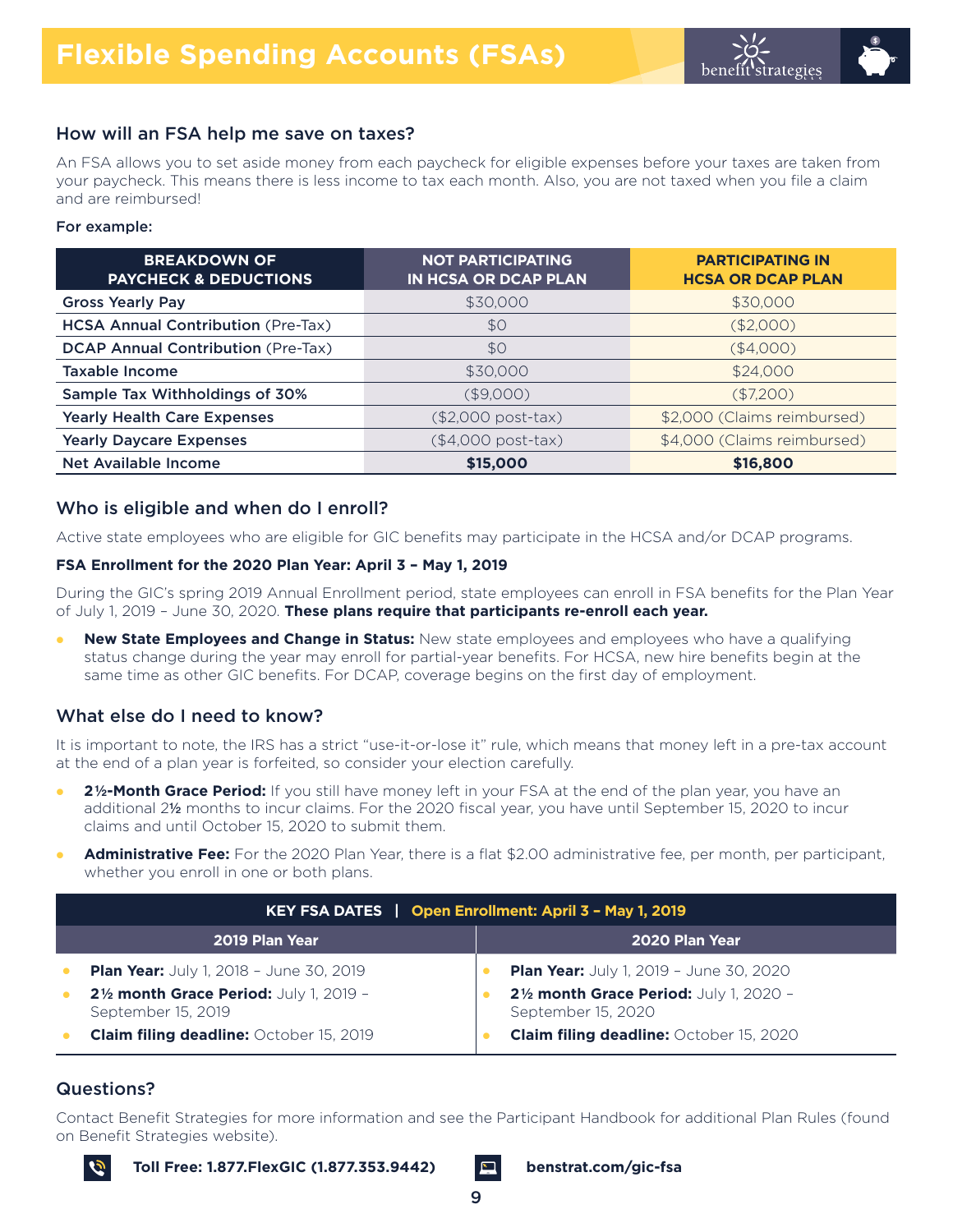The Mass4You Employee Assistance Program (EAP) is available to all active, state and municipal employees and their families who are eligible for GIC benefits, to help achieve better work/life balance.

Enrollment in GIC health insurance coverage is not required to access the many Mass4You EAP work/life and other support services. Through Mass4You, GIC benefits-eligible employees and their families can find easy access to a comprehensive suite of free, confidential support available 24/7, including:

- Three in-person or Tele-EAP (virtual) counseling visits per issue per year at no cost  $\bullet$
- 30-minute telephonic or in-person legal or mediation consultation per issue per year– at no cost  $\bullet$
- Guidance from a financial advisor to help with debt, foreclosure, financial planning and more  $\bullet$
- Get referrals for a variety of Work-Life convenience services: child care, elder care and more  $\bullet$
- Access to Optum's 24/7 confidential Substance Abuse Treatment Helpline and a licensed clinician  $\bullet$

No formal enrollment is required. Contact Mass4You to learn more:

 $\tilde{\mathcal{G}}$ **1.844.263.1982** 



**TTY Support: 711 +1.844.263.1982**

**Substance Use Treatment Helpline: 1.855.780.5955**

# **GIC Rx: Prescription Drug Benefits**

The GIC contracts with Express Scripts (ESI) to manage the prescription drug benefit for all GIC non-Medicare health insurance products. You are required to use your ESI ID card when filling your prescriptions. You will be able to access a broad network of retail pharmacies to fill a 30-day supply and can fill a 90-day supply through mail order or at a CVS Pharmacy.

## Prescription Drug Deductible

All GIC non-Medicare medical products have a fiscal year Rx deductible of \$100 individual/\$200 family. The prescription drug deductible is separate from your health product deductible. Once you've paid your prescription deductible, your covered drugs will be subject to copayment.

## Drug Copayments

All GIC health products provide benefits for prescription drugs using a three-tier copayment structure in which your copayments vary, depending on the drug dispensed. Contact ESI with questions about your specific medications. Please note, covered medications may change in January and July.

- **Tier 1:** You pay the **lowest copayment**. This tier is primarily made up of generic drugs, although some brand name drugs may be included. Generic drugs have the same active ingredients in the same strength as their brand name counterparts. Brand name drugs are almost always significantly more expensive than generics.  $\bullet$
- **Tier 2:** You pay the **mid-level copayment**. This tier is primarily made up of brand name drugs, selected based on reviews of the relative safety, effectiveness and cost of the many brand name drugs on the market. Some generics may also be included.  $\bullet$
- **Tier 3:** You pay the **highest copayment**. This tier is primarily made up of the brand name drugs not included in Tiers 1 or 2. Generic or brand name alternatives for Tier 3 drugs may be available in Tiers 1 or 2.  $\bullet$

#### Questions?



**1.855.283.7679 [express-scripts.com/gicRx](http://express-scripts.com/gicRx)**

10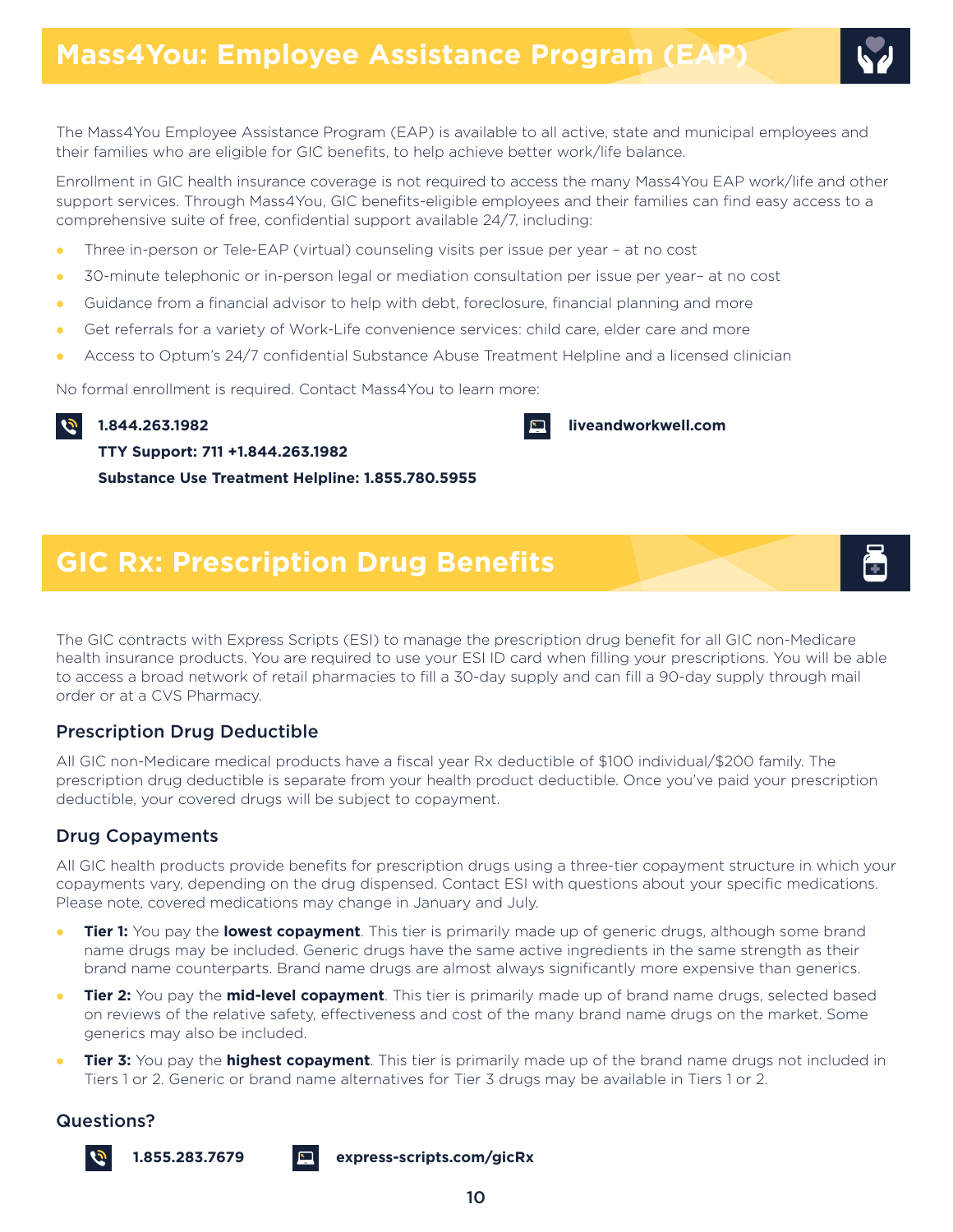#### Are you eligible?

To be eligible, you must have other non-GIC health insurance coverage through another employer-sponsored plan that meets Internal Revenue Service "minimum value" criteria and must maintain GIC basic life insurance.

#### What is the Buy-Out Program?

Under the Buy-Out plan, eligible state employees receive 25% of the full-cost monthly premium in lieu of health insurance benefits for one 12-month period of time. Employees in HR/CMS and UMASS agencies will receive the remittance monthly in their paycheck; employees of housing and other authorities will receive a monthly check. The amount of payment depends on your health plan and coverage.

#### For Example:

| <b>State employee with Tufts Health Plan Navigator</b><br>family coverage: |                     |  |  |  |
|----------------------------------------------------------------------------|---------------------|--|--|--|
| Full cost monthly premium:                                                 | \$1,815.72          |  |  |  |
| Monthly 12-month benefit $=$                                               | 25% of this premium |  |  |  |
| Employee receives 12 payroll<br>deposits or monthly checks of:*            | \$453.93            |  |  |  |
| Yearly Earnings (12 monthly payments):*                                    | \$5,447.16          |  |  |  |

<span id="page-10-1"></span><span id="page-10-0"></span>*[\\*](#page-10-1)subject to federal, Medicare, and state taxes*

#### When to Enroll

There are two buy-out periods, and your reimbursement will be determined based on the GIC product you are enrolled in at the end of the covered period.

- $\bullet$ **During Annual Enrollment:** If you were insured with the GIC on January 1, 2019 or before, and continue your coverage through June 30, 2019, you may apply to buy out your health plan coverage effective July 1, 2019.
- $\bullet$ **October 2 – November 1, 2019:** If you are insured with the GIC on July 1, 2019 or before, and continue your coverage through December 31, 2019, you may apply to buy out your health plan coverage effective January 1, 2020. The enrollment period for this buy-out will be October 2 – November 1, 2019.

#### Form Submission

Send the completed Buy-Out form to the GIC no later than May 1, 2019 for the July 1, 2019 buy-out or November 1, 2019 for the January 1, 2020 buy-out. Forms received after the deadline will not be accepted.

#### **For any questions, or to get more information, contact the GIC:**



**1.617.727.2310 [bit.ly/GICBuyOut](http://bit.ly/GICBuyOut)**

## Pre-Tax Premium Deductions

The Commonwealth normally deducts the employee's share of basic life and health insurance premiums on a pre-tax basis. During Annual Enrollment, or when you have a qualified status change as outlined on the pre-tax form, you have the opportunity to change the tax status of your premiums:

- If your deductions are now taken on a pre-tax basis, you may elect to have them taxed, effective July 1, 2019.  $\bullet$
- If you previously chose not to take the pre-tax option, you may switch to a pre-tax basis, effective July 1, 2019.  $\bullet$

#### **For more information about Pre-Tax Deductions contact your Payroll Coordinator or the GIC.**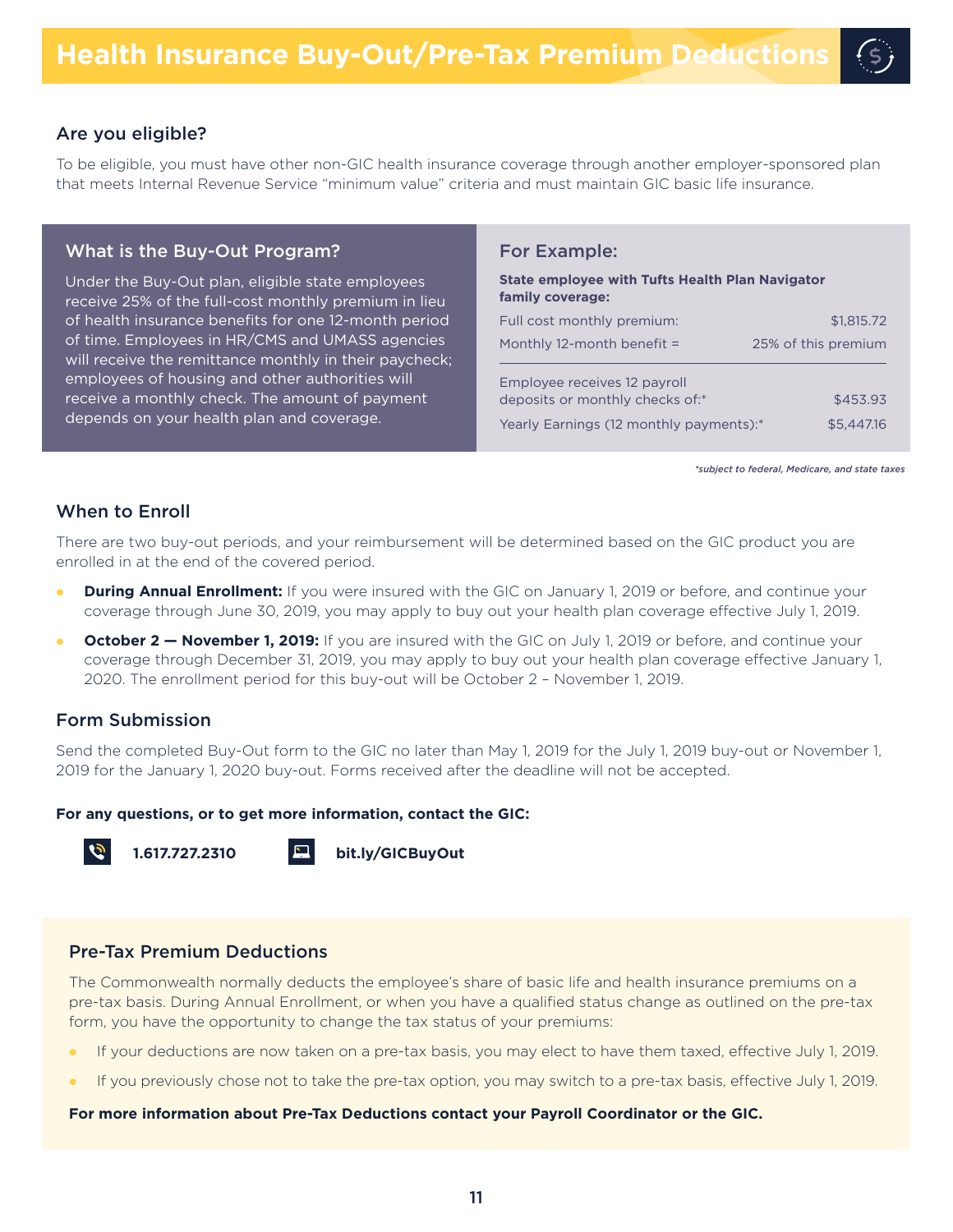## What is it?

LTD insurance is an income replacement program that financially protects you and your family in the event you become disabled and are unable to perform the material and substantial duties of your job. Unum is the GIC's Long Term Disability (LTD) Carrier. If you are unable to work for 90 consecutive days due to illness or injury, this program provides income replacement. Benefits include:

- $\bullet$ A tax-free benefit of 55% of a participant's gross monthly salary, up to a maximum benefit of \$10,000 per month, up to the age of 65. If a participant is disabled on or after age 62, benefits may continue after age 65;
- $\bullet$ A benefit for partial disabilities;
- $\bullet$ A 36-month benefit for behavioral health disabilities;
- $\bullet$ A rehabilitation and return-to-work assistance benefit;
- l A dependent care expense benefit; and
- $\bullet$ Partial benefits, even if you are receiving other income benefits, with a minimum of \$100 or 10% of your gross monthly benefit amount – whichever is higher.

## Eligibility and Enrollment

Active state employees who are eligible for GIC benefits are eligible for LTD.

- $\bullet$ **New State Employees:** Eligible employees may enroll in LTD without providing evidence of good health.
- $\bullet$ **Current State Employees:** During this **Special Enrollment Period (April 3 – June 14, 2019)**, eligible active state employees can enroll for LTD with no evidence of good health as long as they have not been previously declined. Be sure to use the special LTD Open Enrollment Form, available on the GIC's website and through your GIC Coordinator, to enroll. Coverage will be effective October 1, 2019.

| <b>MONTHLY GIC PLAN RATES</b>        |                                                          |                                      |                                                          |  |  |
|--------------------------------------|----------------------------------------------------------|--------------------------------------|----------------------------------------------------------|--|--|
| <b>ACTIVE</b><br><b>EMPLOYEE AGE</b> | <b>EMPLOYEE PREMIUM</b><br>Per \$100 of Monthly Earnings | <b>ACTIVE</b><br><b>EMPLOYEE AGE</b> | <b>EMPLOYEE PREMIUM</b><br>Per \$100 of Monthly Earnings |  |  |
| <b>Under Age 24</b>                  | \$0.08                                                   | $50 - 54$                            | \$0.57                                                   |  |  |
| $25 - 29$                            | \$0.10                                                   | $55 - 59$                            | \$0.70                                                   |  |  |
| $30 - 34$                            | \$0.14                                                   | $60 - 64$                            | \$0.67                                                   |  |  |
| $35 - 39$                            | \$0.17                                                   | $65 - 69$                            | \$0.38                                                   |  |  |
| $40 - 44$                            | \$0.35                                                   | 70 and over                          | \$0.22                                                   |  |  |
| $45 - 49$                            | \$0.47                                                   |                                      |                                                          |  |  |

## Questions?



**1.877.226.8620 [bit.ly/OtherGICBenefits](http://bit.ly/OtherGICBenefits)**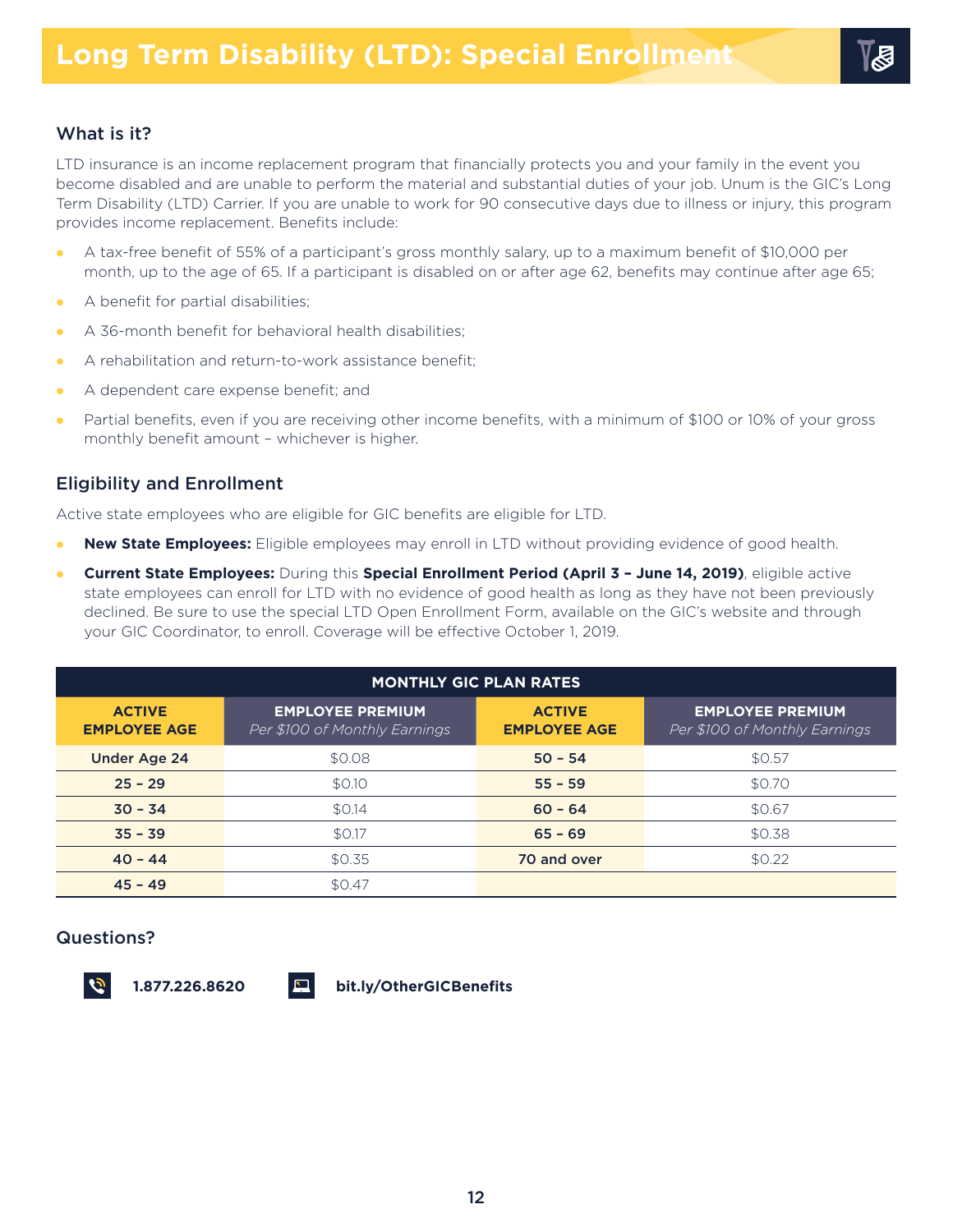Life insurance, insured by The Hartford Life and Accident Insurance Company, helps provide for your family's economic well-being in the event of your death. This benefit is paid to your designated beneficiaries.

- $\bullet$ **Basic Life Insurance:** The Commonwealth offers \$5,000 of Basic Life Insurance.
- $\bullet$ **Optional Life Insurance:** Optional Life Insurance is available to provide economic support for your family. This term insurance allows you to increase your coverage up to eight times your annual salary, up to a maximum of \$1.5 million. Term insurance pays your designated beneficiary in the event of your death. It has no cash value. This is an employee-pay-all benefit.

#### Optional Life Insurance

You must be enrolled in Basic Life Insurance in order to apply for Optional Life Insurance.

- $\bullet$ **New State Employees:** You may enroll in Optional Life Insurance for a coverage amount of up to eight times your salary, without providing evidence of good health.
- $\bullet$ **Current Employees During the Year:** State employees actively at work may apply for the first time or apply to increase their coverage at any time during the year. After you apply, you will receive instructions for completing a personal health application for The Hartford's review and approval. The GIC will determine the effective date if The Hartford approves the application.

## Current Employees with a Qualified Family Status Change

Employees who have a qualified family status change during the year may enroll in or increase their coverage without any medical review in an amount up to a coverage limit not to exceed four times their salary provided that the GIC receives proof, within 31 days, of the qualifying event. Family status changes include the following events:

• Marriage • Birth or adoption of a child • Divorce • Death of a spouse

#### Optional Life Insurance Non-Smoker Benefit

At initial enrollment or during Annual Enrollment, if you have been tobacco-free (have not smoked cigarettes, cigars or a pipe nor used snuff, chewing tobacco or a nicotine delivery system) for at least the past 12 months, you are eligible for reduced non-smoker Optional Life Insurance rates. You will be required to periodically recertify your non-smoking status in order to qualify for the lower rates. Changes in smoking status made during Annual Enrollment will become effective July 1, 2019.

## Optional Life Insurance Rates (Including AD&D)

|                            | <b>MONTHLY GIC PLAN RATES - Per \$1,000 of Coverage</b> |                        |  |
|----------------------------|---------------------------------------------------------|------------------------|--|
| <b>ACTIVE EMPLOYEE AGE</b> | <b>SMOKER RATE</b>                                      | <b>NON-SMOKER RATE</b> |  |
| <b>Under Age 35</b>        | \$0.10                                                  | \$0.04                 |  |
| $35 - 44$                  | \$0.12                                                  | \$0.05                 |  |
| $45 - 49$                  | \$0.20                                                  | \$0.07                 |  |
| $50 - 54$                  | \$0.33                                                  | \$0.14                 |  |
| $55 - 59$                  | \$0.53                                                  | \$0.21                 |  |
| $60 - 64$                  | \$0.79                                                  | \$0.31                 |  |
| $65 - 69$                  | \$1.45                                                  | \$0.70                 |  |
| 70 and over                | \$2.57                                                  | \$1.16                 |  |

#### Questions?

**1.617.727.2310 [bit.ly/GICLifeInsuranceBooklet](http://bit.ly/GICLifeInsuranceBooklet)**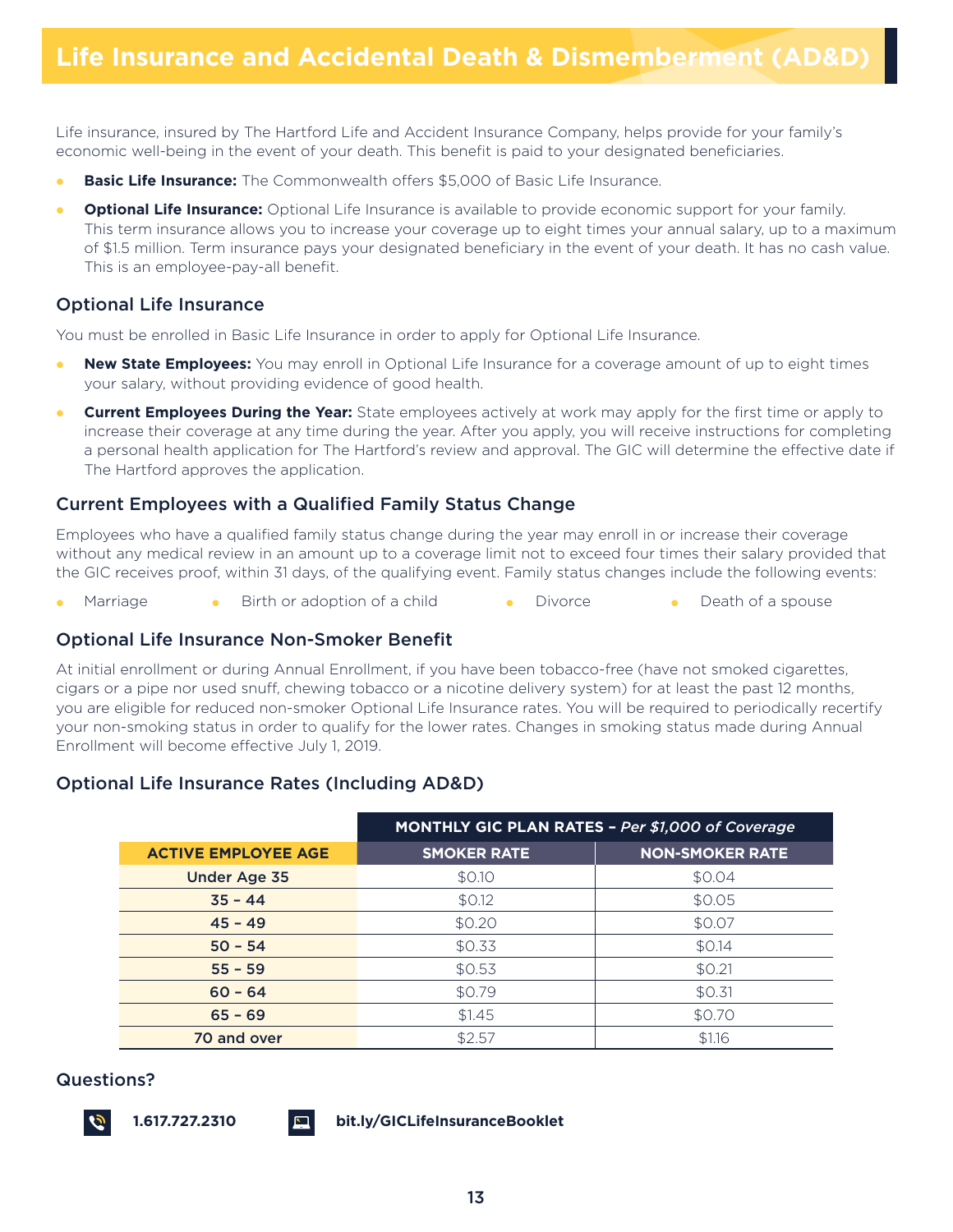

## **Eligibility**

The GIC Dental/Vision Plan covers state employees who are not covered by collective bargaining or do not have another Dental and/or Vision Plan through the Commonwealth. The plan primarily covers managers, Legislators, Legislative staff, and certain Executive Office staff. Employees of authorities, municipalities, higher education, and the Judicial Trial Court system are **not** eligible for the GIC Dental/Vision Plan.

## **Enrollment**

During Annual Enrollment or within 60 days of a qualifying status change, eligible employees may enroll in GIC Dental/Vision benefits and change their dental product selection.

## Dental Benefits

Metropolitan Life Insurance Company (MetLife) is the carrier for the dental portion of the GIC Dental/Vision Plan. There are two dental product options:

- The **PPO Product** (also known as the MetLife Value Plan), and  $\bullet$
- The **Indemnity Product** (also known as the MetLife Classic Plan)  $\bullet$

**For more information, including covered services, out-of-network benefits, and providers, contact MetLife directly:**



**1.866.292.9990**

**[metlife.com/gic](http://metlife.com/gic)**

## Vision Benefits

Davis Vision is the vision provider for the vision portion of the GIC Dental/Vision Plan. Members receive basic services every 24 months (age 19-60) or every 12 months (age 18 or under and 61 or over) at no cost:

- Routine eye examinations  $\bullet$
- Fashion and designer frames  $\bullet$
- Lenses  $\bullet$
- Scratch-resistant lens coating  $\bullet$

**For more information, including copayment amounts, providers, and discount programs, contact Davis Vision:**



**1.800.650.2466**

 $\Box$ **[davisvision.com](http://davisvision.com)** (client code: 7852)

## GIC Dental / Vision Rates

|                                 | <b>MONTHLY GIC DENTAL/VISION RATES - Effective July 1, 2019</b> |                        |  |
|---------------------------------|-----------------------------------------------------------------|------------------------|--|
| <b>PLAN</b>                     | <u>INDIVIDUAL COVERAGE</u>                                      | <b>FAMILY COVERAGE</b> |  |
| <b>PPO (Value) Plan</b>         | \$4.72                                                          | \$14.65                |  |
| <b>Indemnity (Classic) Plan</b> | \$6.33                                                          | \$19.66                |  |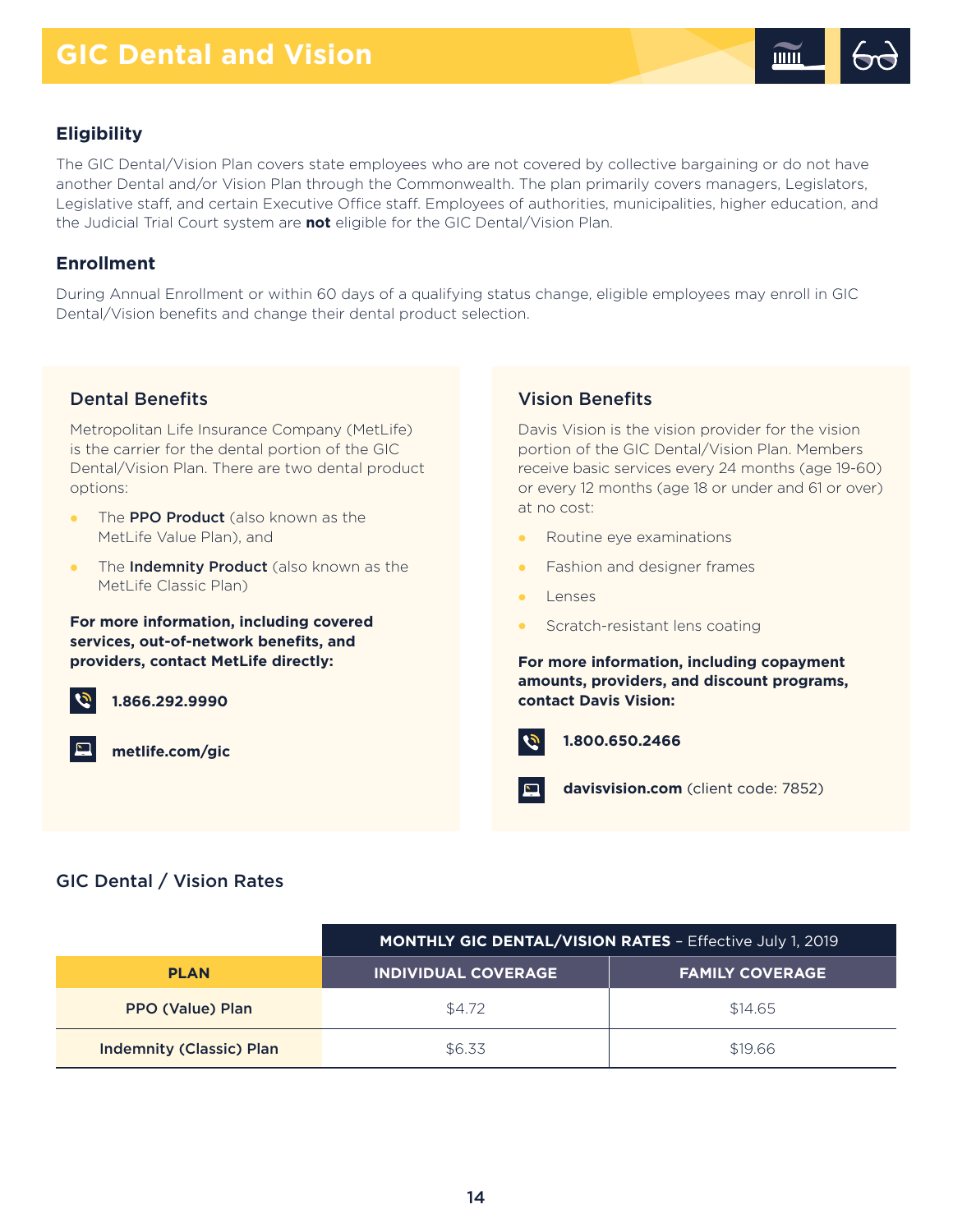

# **Who to Contact if You Have a Question About…**

## Anything related to: **ENROLLMENT OR ELIGIBILITY**

#### **For example:**

- How do I enroll?
- How do I change my plan?
- Where should I send my forms?
- Problems filling out the form



Contact the Group Insurance Commission or your GIC Coordinator

**1.617.727.2310, TDD/TTY 711 [mass.gov/gic-annual-enrollment](http://mass.gov/gic-annual-enrollment)**

# Anything related to: **HEALTH INSURANCE PRODUCT AND COVERAGE**

#### **For example:**

- Changes in coverage  $\bullet$
- Finding a provider la l
- Tiered doctor & hospital lists la li
- What tele-health options are offered?
- Fitness and wellness programs offered  $\bullet$



## Contact your health insurance carrier directly

| <b>HEALTH INSURANCE CARRIERS</b>                                                           | <b>PHONE</b>   | <b>WEBSITE</b>                            |
|--------------------------------------------------------------------------------------------|----------------|-------------------------------------------|
| <b>AllWays Health Partners</b>                                                             | 1.866.567.9175 | allwayshealthpartners.org/<br>gic-members |
| <b>Fallon Health</b>                                                                       | 1.866.344.4442 | fallonhealth.org/gic                      |
| <b>Harvard Pilgrim Health Care</b>                                                         | 1.800.542.1499 | harvardpilgrim.org/gic                    |
| <b>Health New England</b>                                                                  | 1.800.842.4464 | healthnewengland.org/gic                  |
| <b>Tufts Health Plan</b>                                                                   | 1.800.870.9488 | tuftshealthplan.com/gic                   |
| <b>UniCare State Indemnity Plan</b>                                                        | 1.800.442.9300 | unicarestateplan.com                      |
| <b>Pharmacy Benefits Manager</b>                                                           | 1.855.283.7679 | express-scripts.com/gicRx                 |
| <b>Health Care Spending Account (HCSA) and</b><br>Dependent Care Assistance Program (DCAP) | 1.877.353.9442 | benstrat.com/gic-fsa                      |
| Life/AD&D Insurance                                                                        | 1.617.727.2310 | bit.ly/OtherGICBenefits                   |
| <b>Long Term Disability</b>                                                                | 1.877.226.8620 | mass.gov/gic/ltd                          |
| <b>Dental Benefits</b>                                                                     | 1.866.292.9990 | metlife.com/gic                           |
| <b>Vision Benefits</b>                                                                     | 1.800.650.2466 | davisvision.com (client code: 7852)       |